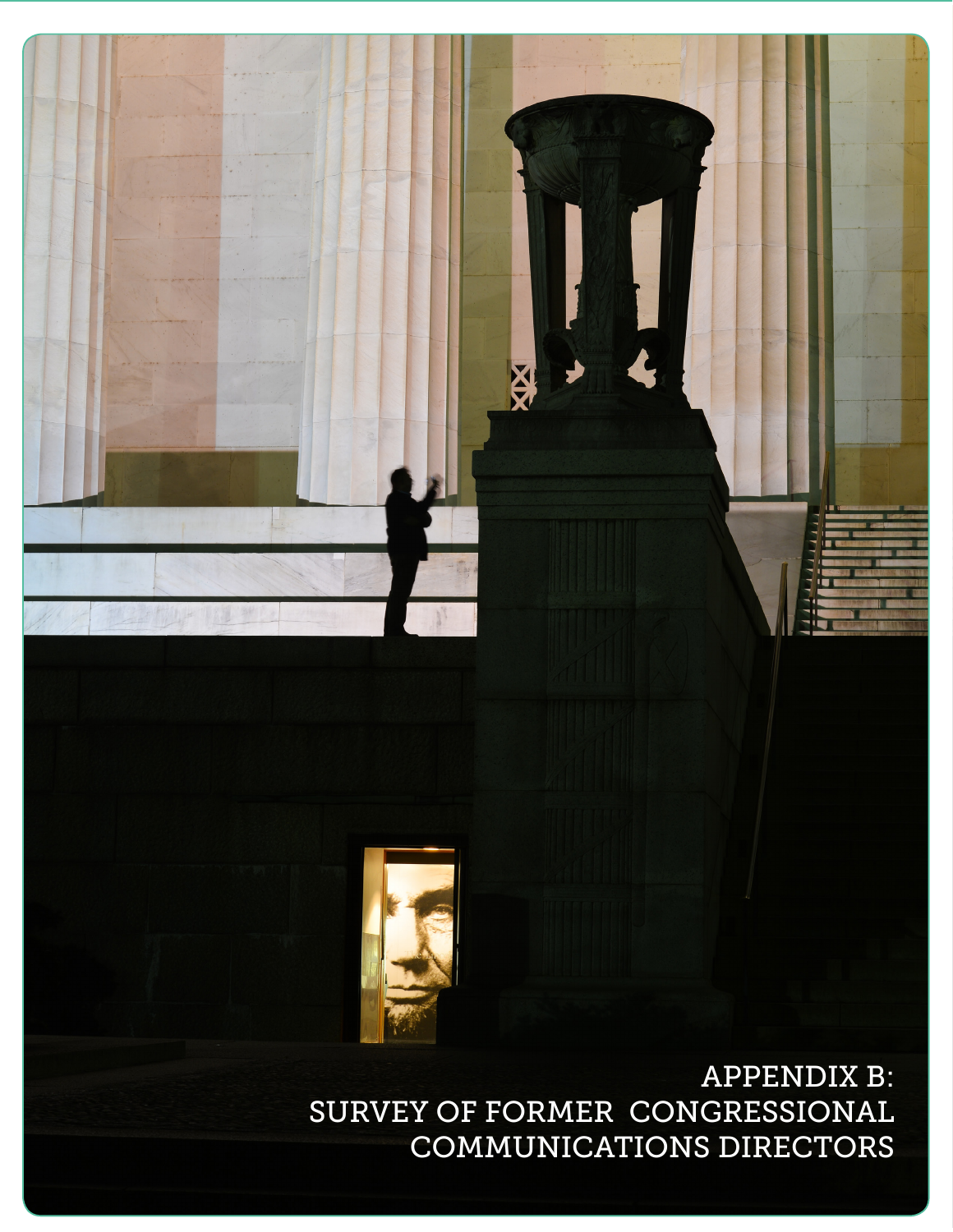## PARTIAL RESULTS Reflections on constituent attitudes

As part of a project funded by AASHTO's Center for Environmental Excellence we asked 10 former Congressional Communications Directors their views on transportation and the environment messages.

A summery of the full conversation will be included as part of the research.

> When it comes to addressing environmental problems, generally speaking my constituents were:

My constituents generally connect transportation and environmental sustainability:

My constituents believed some pollution and environmental hazards were inevitable if we are going to continue to make improvements in our standard of living:

My constituents believed new technologies would surely come along to solve environmental problems before they get out of hand:

My constituents believed if government is forced to spend a lot of money on environmental protection, it won't be able to invest in new roads or keeping our roads in good repair:



- Agree mostly 0%
- Agree completely 0%
- Disagree completely 0%
- Disagree mostly 0%
- Neither agree nor disagree 25%
- Agree mostly 75%
- Agree completely 0%
- Disagree completely 0%
- Disagree mostly 0%
- 12.5% Neither agree nor disagree
- 62.5% Agree mostly
- Agree completely 25%
- Disagree completely 0%
- Disagree mostly 0%
- 12.5% Neither agree nor disagree
- 62.5% Agree mostly
- Agree completely 25%